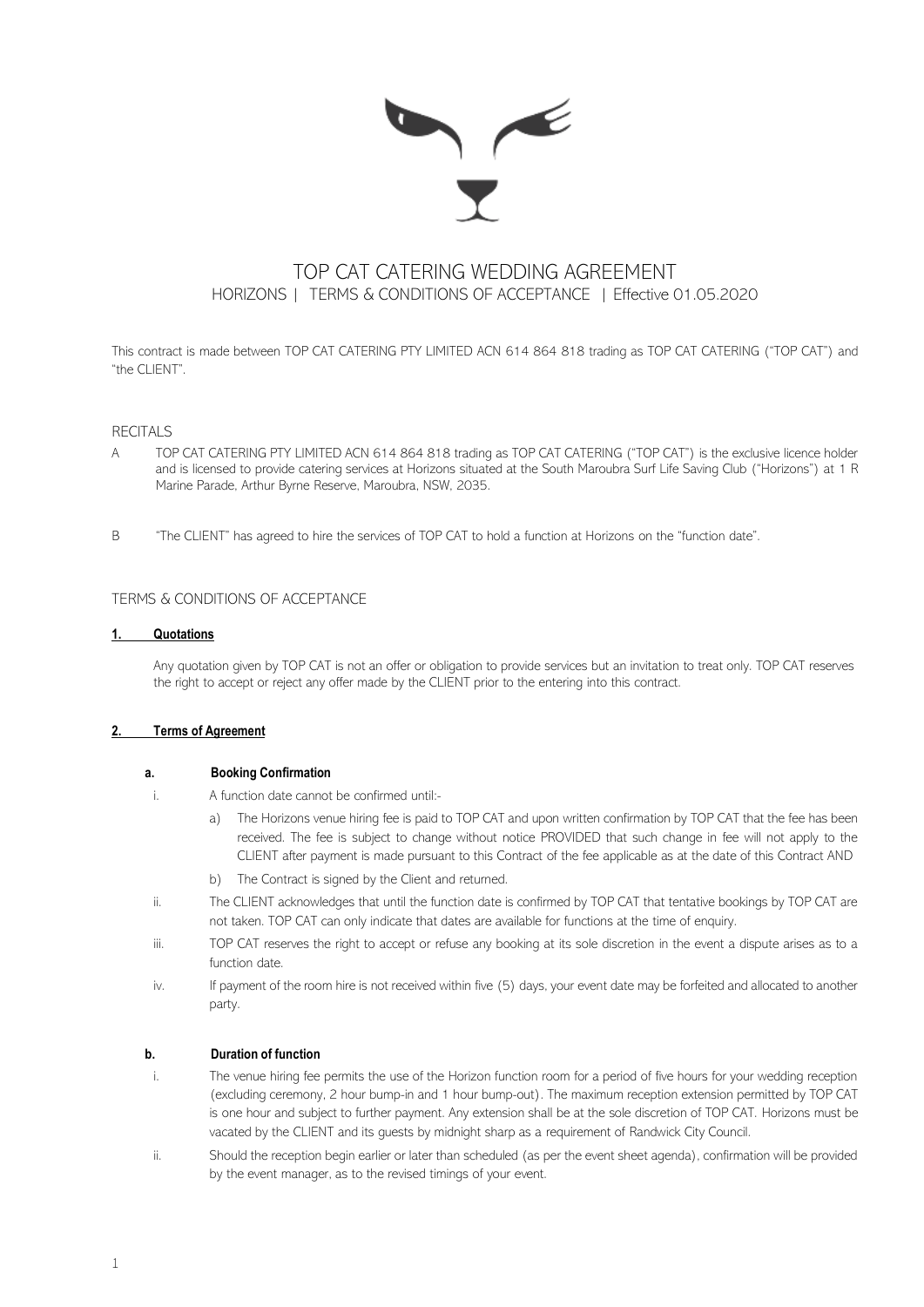## **c. Catering & Guest Numbers**

- i. Horizons are a licensed premise and strictly no external catering or alcohol is permitted to be brought into the venue.
- ii. Minimum numbers of eighty (80) adults (excluding children and crew) unless arranged prior in writing from TOP CAT.
- iii. The CLIENT is aware that they must use TOP CAT for all food requirements and a beverage package must be taken, unless prior arranged in writing before the booking.
- iv. TOP CAT's fees are based on a per head basis calculated on the number of guests attending a function. The CLIENT must supply TOP CAT with their final guest numbers no later than twenty-one (21) days prior to the function date. In the event that the minimum numbers are reduced within the twenty-one (21) days then the CLIENT acknowledges that payment of TOP CAT'S fees will still be based on the number of guests the CLIENT has supplied as "final numbers". In the event that the number of guests increases from the original number provided by the CLIENT, then subject to the increased numbers, TOP CAT will require a minimum of five (5) days' notice of the increase.
- v. Once the seating allocation form has been submitted, a seating chart is prepared and printed. No changes can be made to the printed seating chart if guest numbers or names, or table arrangements change, after the Seating Allocation Form Due Date. In this event the CLIENT can supply their own printed seating chart.
- vi. TOP CAT will inform the CLIENT during the duration of the function if the number of guests attending varies from the number provided by the CLIENT. The CLIENT hereby agrees to pay for the increase numbers as set out herein.
- vii. The selected package and menu items confirmed by the CLIENT to TOP CAT, including but not limited to food stations and post-ceremony drinks cannot be changed or removed within fourteen (14) days of the function date.

# **d. Suppliers & Function Set-Up**

- i. All decorations including balloons and streamers must be freestanding and not attached to any ceilings or walls of the function room. Any damage made as a result of the CLIENT decorating the room will be charged to the CLIENT accordingly. Any glitter, rice, rose petals or confetti is strictly forbidden.
- ii. All florals being brought in by external suppliers are to be pre-assembled for delivery & placing. If flowers are assembled on-site, prior notice must be given and an additional cleaning fee of \$250 will apply.
- iii. The CLIENT acknowledges that any supplier delivery or venue set up is permitted between 9:00am and 11:00am on the function date, OR no earlier than two (2) hours before the commencement of the function. If the venue is required to remain open for supplier set-up after 11am and/or earlier than 9am, then an hourly fee of \$250 will apply and be payable by credit card on the function date.
- iv. The CLIENT shall ensure that necessary arrangements are made to remove all gifts (including cash envelopes), decoration/s and musical equipment at the completion of the function. TOP CAT shall not be responsible for loss and/or damage to any of these items left on the premises prior to, during or after your event. TOP CAT does not provide a storage area for the purpose of storing any items.
- v. TOP CAT has the full and sole discretion to request any music levels be reduced due to noise restrictions.
- vi. It is the policy of TOP CAT not to permit smoke machines or indoor fireworks unless this is booked directly with TOP CAT. In the event an external supplier booked by the CLIENT engages either service, TOP CAT will prohibit use of the equipment and is not liable to refund or compensate the CLIENT.
- vii. The CLIENT shall provide TOP CAT with contact details for all third-party contractors engaged by the CLIENT eg DJ, florist, decorators; and their Public Liability Insurance "Certificate of Currency". The CLIENT acknowledges that any attendance by them and or the CLIENT to set up shall be restricted to the function date only and within the time frames set out by TOP CAT.
- viii. The CLIENT acknowledges that a crew meal must be provided to all of the third-party contractors whom attend to undertake services for the wedding reception eg DJ, Musicians, Photographers and Videographers. This is at a discounted rate and includes meals and non-alcoholic beverages for the function duration

#### **e. Additional Acknowledgements**

- i. The CLIENT acknowledges and permits TOP CAT to use any photos taken by TOP CAT for promotion or advertising unless specifically requested by the CLIENT not to do so.
- ii. Alcoholic beverage service will be denied to any person deemed to be under age, intoxicated, or if behaving in a disorderly manner may be asked to leave the premises immediately.
- iii. The CLIENT is responsible for organising the Application and Hiring Fee direct with Randwick Council for wedding Ceremonies held on the Grass area in front of South Maroubra SLSC and the Beach area. The CLIENT must confirm in writing and have received written confirmation from TOP CAT of the time of the ceremony before applying for the license. Failure to do so may result in your application being void.